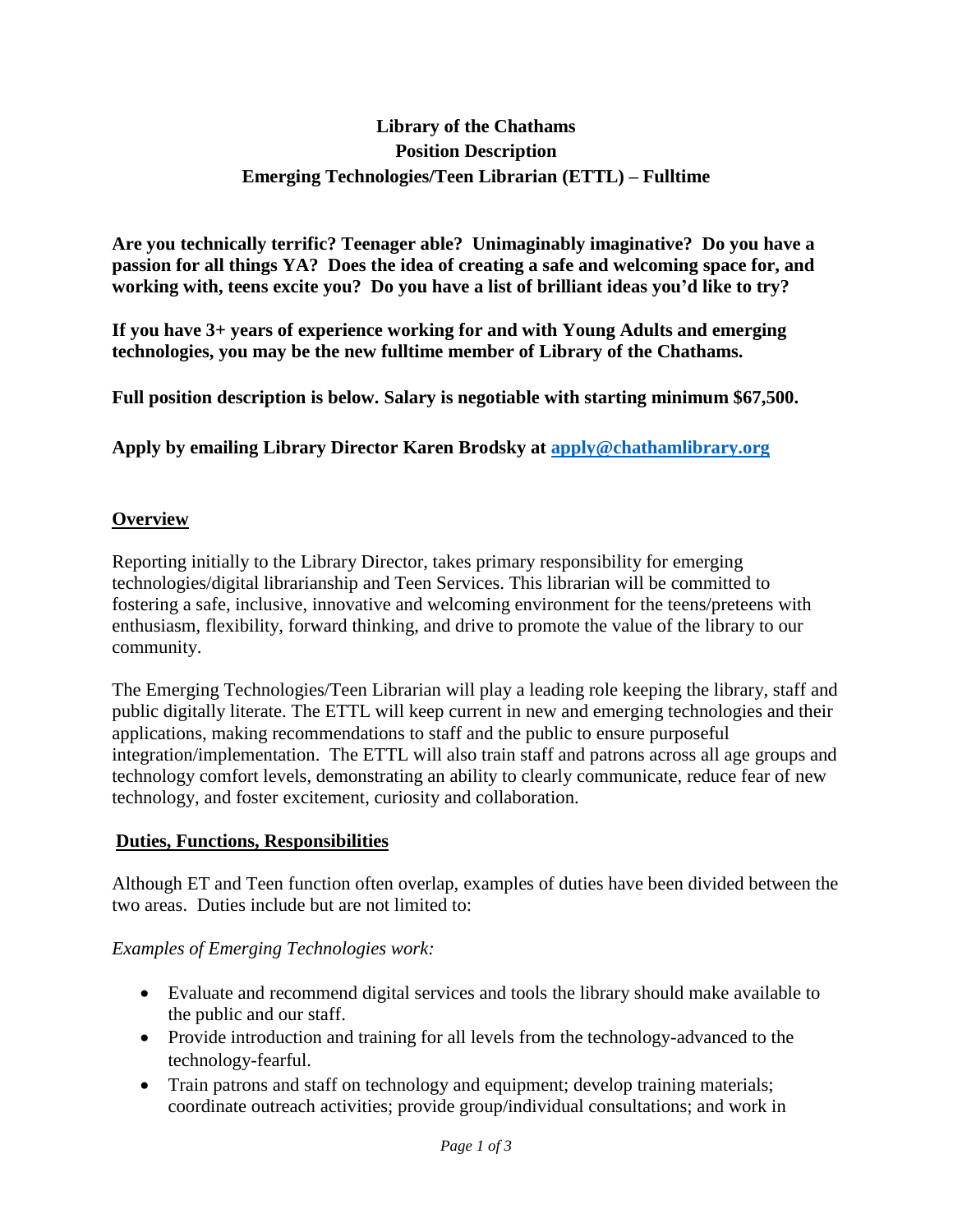collaboration with technologists and content experts to develop and host tutorials, workshops, and instruction sessions.

# *Examples of Teen work:*

- Form and run a Teen Advisory Group and implement additional mechanisms for teens to participate in the development of library services.
- Develop and implement STEAM programming and resources for all ages.
- Develop and supervise teen volunteers.
- Develop and conduct ongoing and special programming for preteens and teens
- Collection development and management for preteens and teens.
- Management of the teen space: create engaging displays to promote library services and programs.

### *General: Duties:*

- Provide advanced reference, readers' advisory, and technology assistance services in the reference department.
- Participate in library website and mobile app development and maintenance and actively contribute to the library's online presence and outreach.
- Present programs independently or in collaboration with community organizations for a range of community interests.
- Integrate technological solutions for everyday challenges and streamlines procedures.
- Develop and maintain relationships with schools, local businesses, and other outside agencies and organizations throughout the county, state, and nation, in the areas of technology, STEM/STEAM, and makerspaces in order to address teen needs and interests and to best serve them.
- Review new materials and follow guidelines for weeding collections.
- Attend seminars, meetings, and conferences of professional and technical organizations for the purpose of keeping informed about current and emerging library services and technical developments.
- Provide coverage for any service desk or position as required.
- Perform additional functions at the discretion of the Director.
- Position description may be changed at any time as management needs require.

# **Knowledge, Skills, Abilities**

- Passion for inclusive public service.
- An affinity for and understanding of preteen and teen needs and current interests to make the library a welcoming and productive place for this age group. Make teens feel welcome and a part of the decision-making processes.
- Knowledge and understanding of a wide variety of current and emerging technologies to effectively support users' needs, including mobile devices, web-based technologies, and hardware and software.